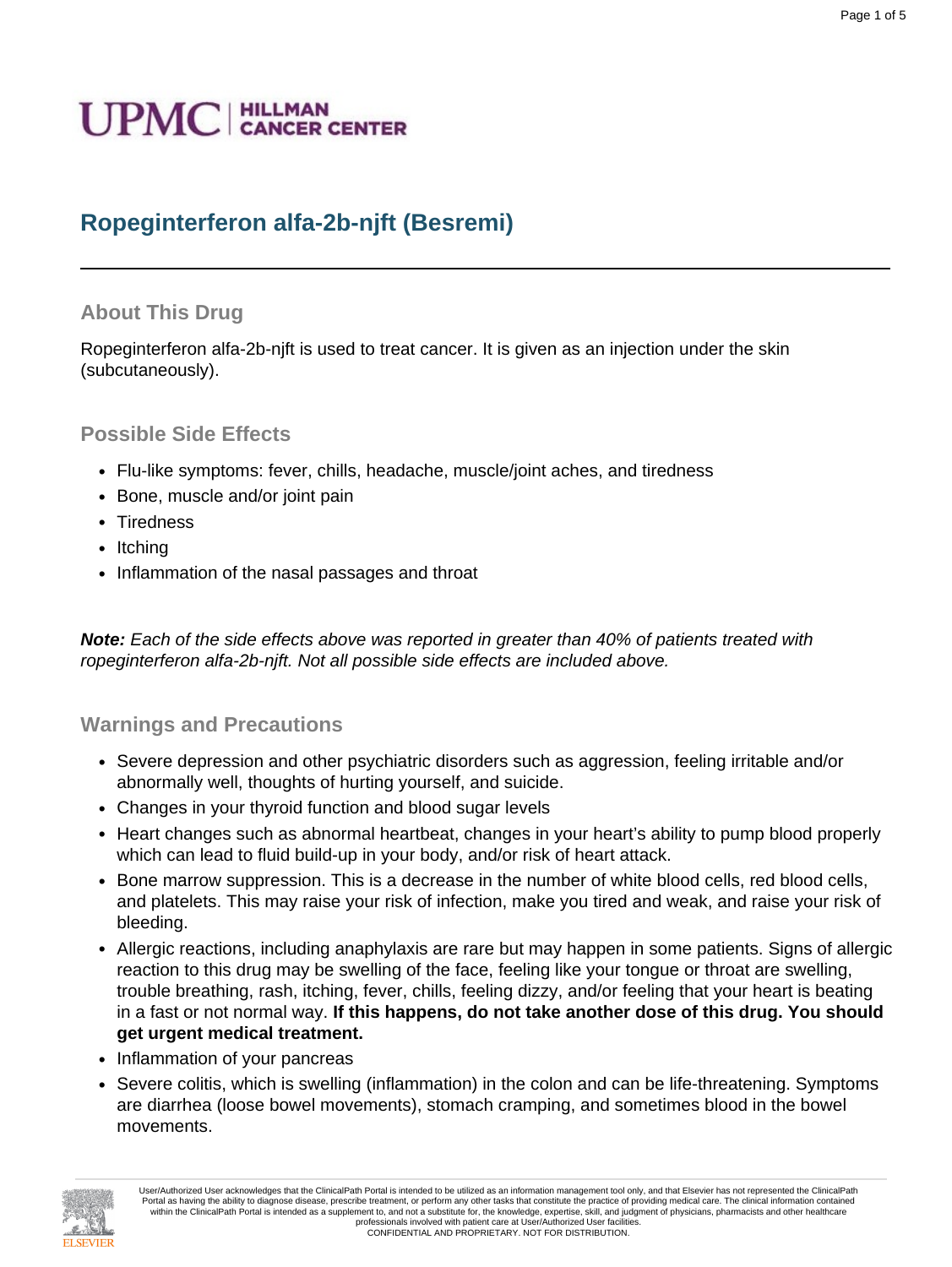- Changes in your lung, including inflammation (swelling) and/or scarring of the lungs, increased blood pressure in the arteries of your lungs, and infection. You may have a cough and/or trouble breathing. Some changes in your lungs can be life-threatening.
- Blurred vision or other changes in evesight such as problems with your retina (thin membrane that covers the back of the eye) which can very rarely cause blindness (loss of vision).
- Increase in your triglyceride levels
- Changes in your liver function
- Changes in your kidney function
- Tooth and gum problems which may cause tooth loss. You may have dry mouth that can damage your teeth.
- Skin problem such as rash, itching, thickening of the skin and hair loss. Hair loss is often temporary, although with certain medicine, hair loss can sometimes be permanent. Hair loss may happen suddenly or gradually. If you lose hair, you may lose it from your head, face, armpits, pubic area, chest, and/or legs. You may also notice your hair getting thin.

**Note:** Some of the side effects above are very rare. If you have concerns and/or questions, please discuss them with your medical team.

#### **How to Take Your Medication**

- Talk to your doctor, nurse, and/or pharmacist for proper preparation, dosing, and administration if you are self-injecting this medicine.
- Missed dose: If you miss a dose, contact your physician right away.
- Handling: Wash your hands after handling your medicine, your caretakers should not handle your medicine with bare hands and should wear latex gloves.
- This drug may be present in the saliva, tears, sweat, urine, stool, vomit, semen, and vaginal secretions. Talk to your doctor and/or your nurse about the necessary precautions to take during this time.
- Storage: Store this medicine in the refrigerator, between 36°F to 46°F (2°C to 8°C). Store in original carton to protect from light. Do not freeze. Discuss with your nurse or your doctor how to dispose of unused medicine/needles.

#### **Important Information**

• This drug may impair your ability to drive or use machinery. Use caution and talk your doctor and/or nurse about any precautions you may need to take.

#### **Treating Side Effects**

- Manage tiredness by pacing your activities for the day.
- Be sure to include periods of rest between energy-draining activities.
- Get regular exercise. If you feel too tired to exercise vigorously, try taking a short walk.
- To decrease the risk of infection, wash your hands regularly.
- Avoid close contact with people who have a cold, the flu, or other infections.

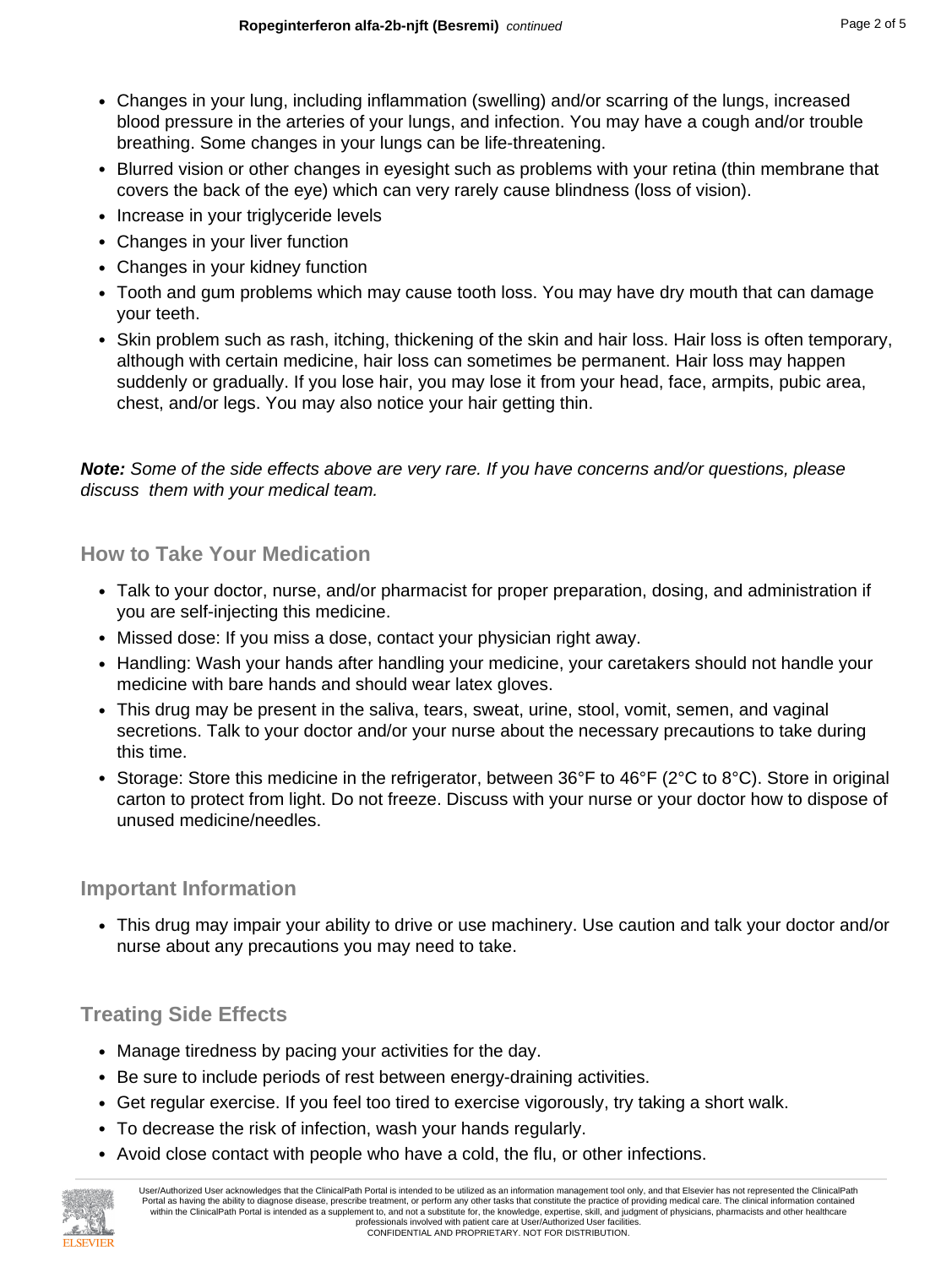- Take your temperature as your doctor or nurse tells you, and whenever you feel like you may have a fever.
- To help decrease the risk of bleeding, use a soft toothbrush. Check with your nurse before using dental floss.
- Be very careful when using knives or tools.
- Use an electric shaver instead of a razor.
- Drink plenty of fluids (a minimum of eight glasses per day is recommended).
- If you have diarrhea, you should drink more fluids so that you do not become dehydrated (lack of water in the body from losing too much fluid). Eat low-fiber foods that are high in protein and calories and avoid foods that can irritate your digestive tracts or lead to cramping.
- Ask your doctor or nurse about medicine that is available to help stop or lessen diarrhea.
- If you have diabetes, keep good control of your blood sugar level. Tell your nurse or your doctor if your glucose levels are higher or lower than normal.
- Keeping your pain under control is important to your well-being. Please tell your doctor or nurse if you are experiencing pain.
- To help with hair loss, wash with a mild shampoo and avoid washing your hair every day. Avoid coloring your hair.
- Avoid rubbing your scalp, pat your hair or scalp dry.
- Limit your use of hair spray, electric curlers, blow dryers, and curling irons.
- If you are interested in getting a wig, talk to your nurse and they can help you get in touch with programs in your local area.
- If you get a rash do not put anything on it unless your doctor or nurse says you may. Keep the area around the rash clean and dry. Ask your doctor for medicine if your rash bothers you.
- To help with itching, moisturize your skin several times a day.
- Avoid sun exposure and apply sunscreen routinely when outdoors.
- Sugar-free hard candies and chewing gum can keep your mouth moist.
- Tell your dentist that you are taking this drug. Talk to your doctor about any dental problems you may have before starting this drug. You may need to see your dentist to have a dental exam and fix any dental problems before starting this drug. Take good care of your teeth and brush two times a day. Make sure you see your dentist for regular follow-up appointments.

## **Food and Drug Interactions**

- There are no known interactions of ropeginterferon alfa-2b-njft with food.
- Check with your doctor or pharmacist about all other prescription medicines and over-the-counter medicines and dietary supplements (vitamins, minerals, herbs, and others) you are taking before starting this medicine as there are known drug interactions with ropeginterferon alfa-2b-njft. Also, check with your doctor or pharmacist before starting any new prescription or over-the-counter medicines, or dietary supplements to make sure that there are no interactions.

## **When to Call the Doctor**

Call your doctor or nurse if you have any of these symptoms and/or any new or unusual symptoms:

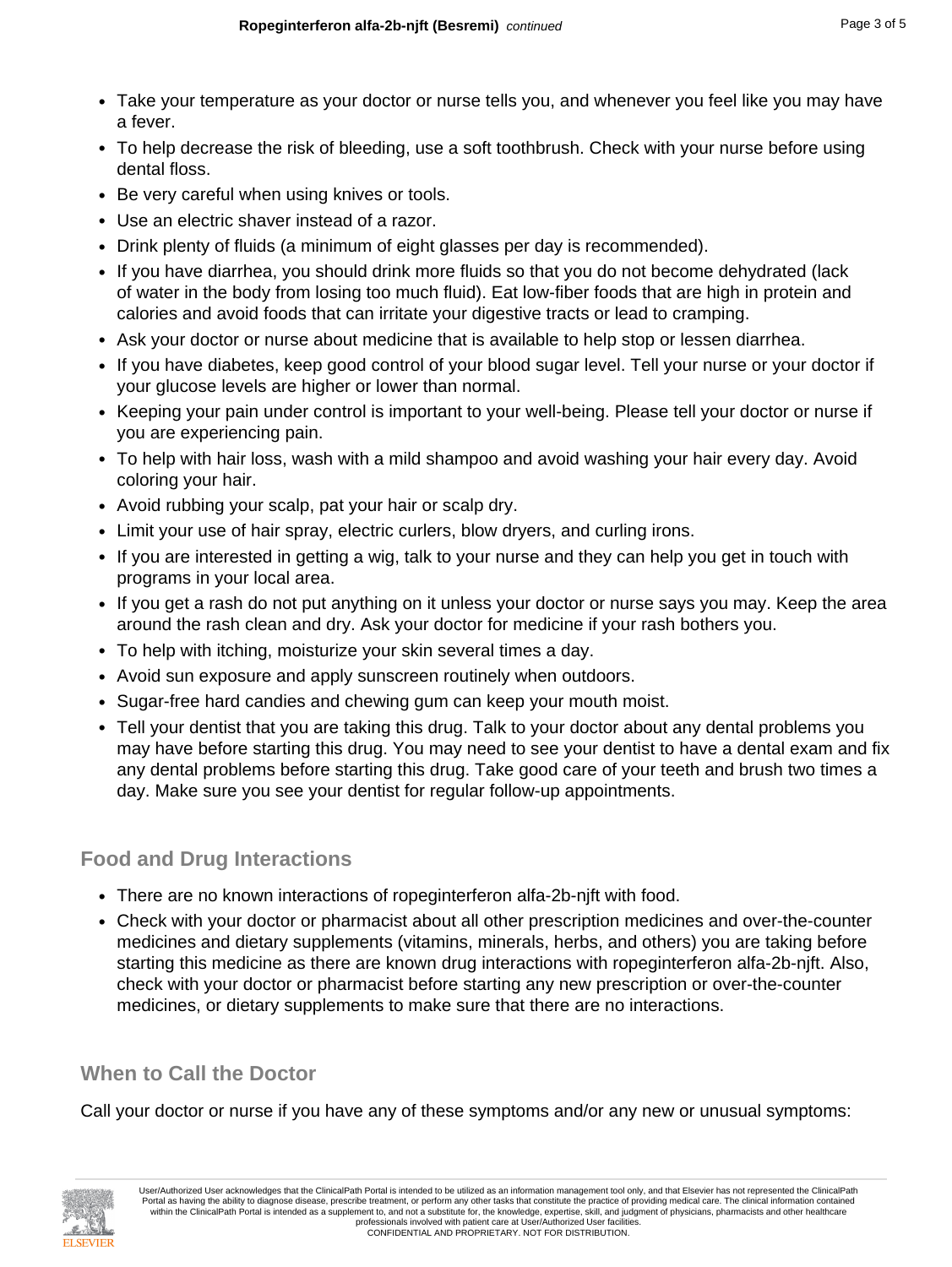- Fever of 100.4° F (38° C) or higher
- Chills
- Tiredness or extreme weakness that interferes with your daily activities
- Feeling dizzy or lightheaded
- Blurred vision or other changes in eyesight
- Loss of vision
- Severe mood changes such as depression or unusual thoughts and/or behaviors
- Thoughts of hurting yourself or others, and suicide
- Feeling irritable, nervous, or restless
- Feeling abnormally well
- Easy bleeding or bruising
- Feeling that your heart is beating fast or in a not normal way (palpitations)
- Chest pain or symptoms of a heart attack. Most heart attacks involve pain in the center of the chest that lasts more than a few minutes. The pain may go away and come back, or it can be constant. It can feel like pressure, squeezing, fullness, or pain. Sometimes pain is felt in one or both arms, the back, neck, jaw, or stomach. **If any of these symptoms last 2 minutes, call 911.**
- Wheezing and/or trouble breathing
- Lips or skin turn a bluish color
- Dry cough
- Coughing up yellow, green, or bloody mucus
- Tooth and/or gum pain
- Difficulty eating/swallowing
- Sore mouth/throat
- Nausea that stops you from eating or drinking and/or is not relieved by prescribed medicines
- Throwing up more than 3 times a day
- Severe pain in your abdomen that may spread to your back
- Diarrhea, 4 times in one day or diarrhea with lack of strength or a feeling of being dizzy
- Blood in your stool
- Weight gain of 5 pounds in one week (fluid retention)
- Unexplained weight gain or weight loss
- Abnormal blood sugar
- Unusual thirst, passing urine often, headache, sweating, shakiness, irritability
- Pain that does not go away, or is not relieved by prescribed medicines
- Swelling of the hands, feet, or any other part of the body
- Decreased or very dark urine
- A new rash or a rash that is not relieved by prescribed medicines
- Itching that is bothersome
- Signs of allergic reaction: swelling of the face, feeling like your tongue or throat are swelling, trouble breathing, rash, itching, fever, chills, feeling dizzy, and/or feeling that your heart is beating in a fast or not normal way. **If this happens, call 911 for emergency care.**
- Signs of possible liver problems: dark urine, pale bowel movements, pain in your abdomen, feeling very tired and weak, unusual itching, or yellowing of the eyes or skin